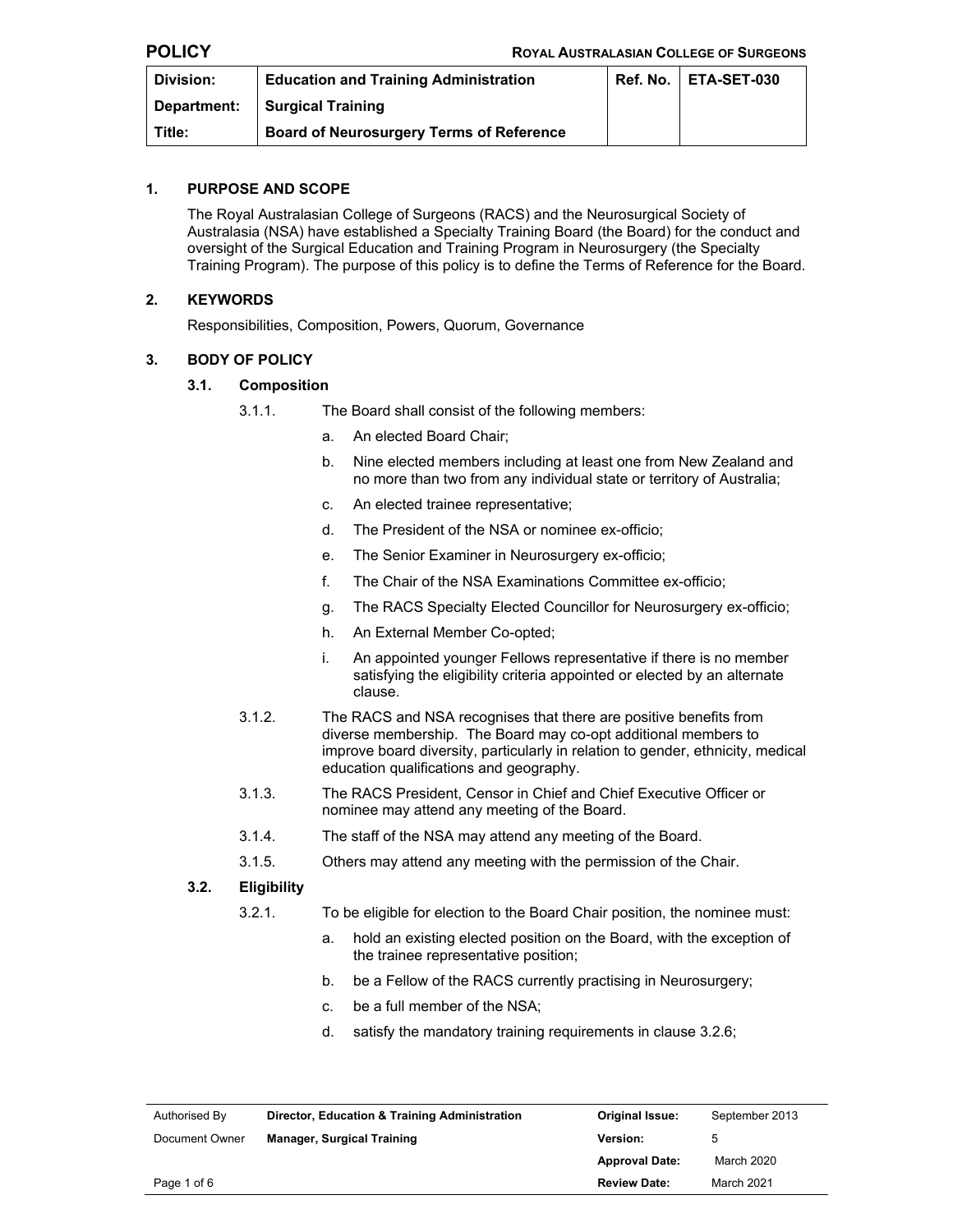|--|

| Division:   |                          |    | <b>Education and Training Administration</b>                                                                                | Ref. No. | ETA-SET-030 |
|-------------|--------------------------|----|-----------------------------------------------------------------------------------------------------------------------------|----------|-------------|
| Department: | <b>Surgical Training</b> |    |                                                                                                                             |          |             |
| Title:      |                          |    | <b>Board of Neurosurgery Terms of Reference</b>                                                                             |          |             |
|             |                          | е. | have an appointment at an institution accredited for the Specialty<br>Training Program;                                     |          |             |
|             | f.                       |    | not have any RACS level 2 and 3 sanctions (including ongoing<br>restrictions);                                              |          |             |
| g.          |                          |    | meet the compliance requirements for RACS Continuing Professional<br>Development Program; and                               |          |             |
|             |                          | h. | have no conditions or restrictions attached to their medical<br>registration.                                               |          |             |
| 3.2.2.      |                          |    | To be eligible for other elected positions, with the exception of the trainee<br>representative position, the nominee must: |          |             |
|             |                          | a. | be a Fellow of the RACS currently practising in Neurosurgery;                                                               |          |             |
|             |                          | b. | be a full member of the NSA;                                                                                                |          |             |
|             |                          | c. | satisfy the mandatory training requirements in clause 3.2.6;                                                                |          |             |
|             |                          | d. | have an appointment at an institution accredited for the Specialty<br>Training Program;                                     |          |             |
|             |                          | е. | not have any RACS level 2 and 3 sanctions (including ongoing<br>restrictions);                                              |          |             |
|             | f.                       |    | meet the compliance requirements for RACS Continuing Professional<br>Development Program; and                               |          |             |
|             |                          | g. | have no conditions or restrictions attached to their medical<br>registration.                                               |          |             |
| 3.2.3.      |                          |    | To be eligible for election to the trainee representative position the<br>nominee must:                                     |          |             |
|             |                          | a. | be an active trainee in the Specialty Training Program;                                                                     |          |             |
|             |                          | b. | be a member of the NSA;                                                                                                     |          |             |
|             |                          | с. | not have had an Unsatisfactory Performance Notice.                                                                          |          |             |
| 3.2.4.      |                          |    | To be eligible for appointment to the younger Fellow representative<br>position the nominee must:                           |          |             |
|             |                          | a. | be a Fellow of the RACS currently practising in Neurosurgery;                                                               |          |             |
|             |                          | b. | have obtained their RACS Fellowship in Neurosurgery within the last<br>10 years;                                            |          |             |
|             |                          | c. | be a full or provisional member of the NSA;                                                                                 |          |             |
|             |                          | d. | satisfy the mandatory training requirements in clause 3.2.6;                                                                |          |             |
|             |                          | е. | have an appointment at an institution accredited for the Specialty<br>Training Program;                                     |          |             |
|             | f.                       |    | not have any RACS level 2 and 3 sanctions (including ongoing<br>restrictions);                                              |          |             |
|             |                          | g. | meet the compliance requirements for RACS Continuing Professional<br>Development Program; and                               |          |             |
|             |                          | h. | have no conditions or restrictions attached to their medical<br>registration.                                               |          |             |

| Authorised By  | Director, Education & Training Administration | <b>Original Issue:</b> | September 2013 |
|----------------|-----------------------------------------------|------------------------|----------------|
| Document Owner | <b>Manager, Surgical Training</b>             | <b>Version:</b>        | h              |
|                |                                               | <b>Approval Date:</b>  | March 2020     |
| Page 2 of 6    |                                               | <b>Review Date:</b>    | March 2021     |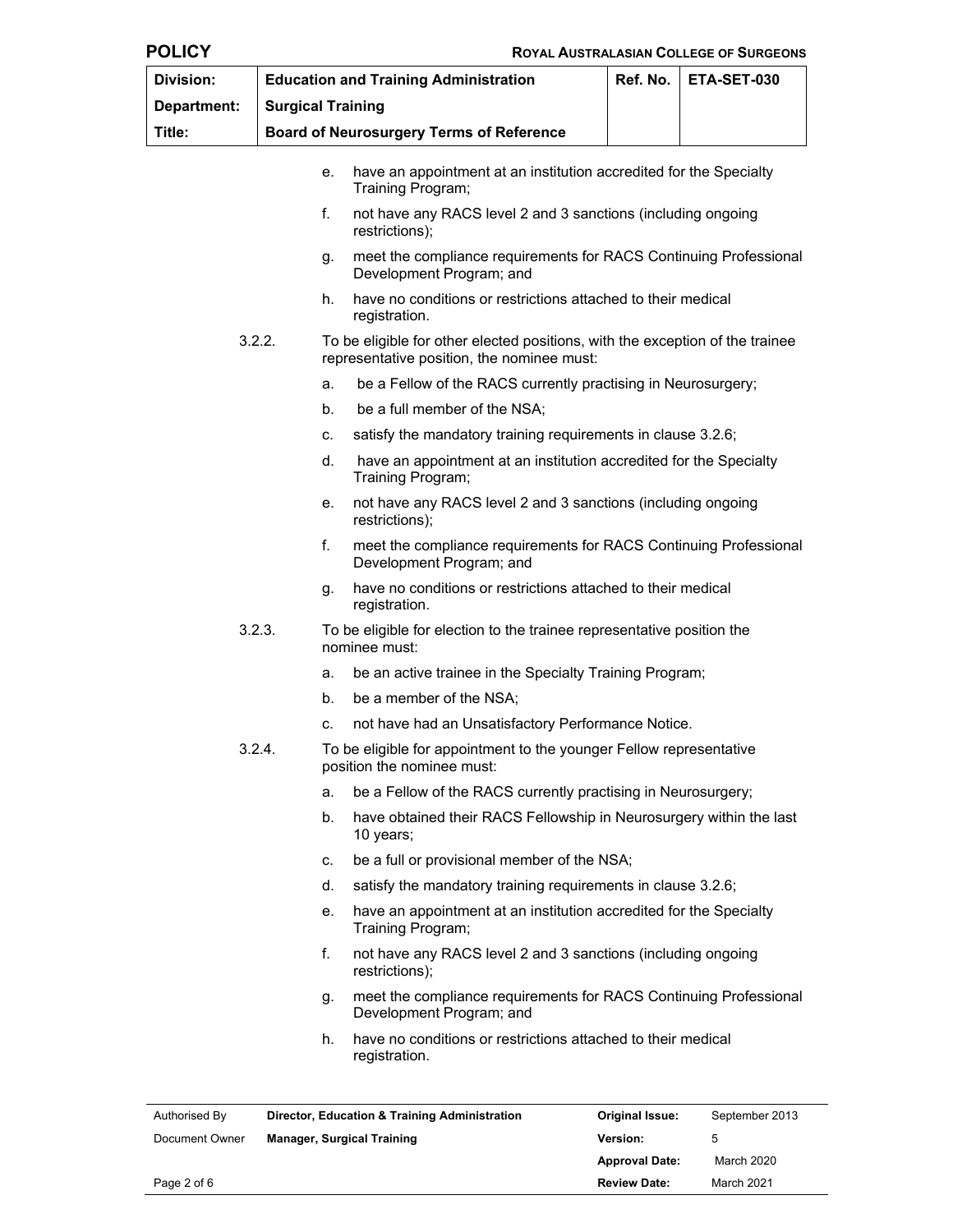| × |  |
|---|--|
|---|--|

| <b>Division:</b> | <b>Education and Training Administration</b>                                                                                                                                                                                    | ETA-SET-030                                                                                                                                                                                                                                                                                                                                                                              |  |  |
|------------------|---------------------------------------------------------------------------------------------------------------------------------------------------------------------------------------------------------------------------------|------------------------------------------------------------------------------------------------------------------------------------------------------------------------------------------------------------------------------------------------------------------------------------------------------------------------------------------------------------------------------------------|--|--|
| Department:      |                                                                                                                                                                                                                                 | <b>Surgical Training</b>                                                                                                                                                                                                                                                                                                                                                                 |  |  |
| Title:           |                                                                                                                                                                                                                                 | <b>Board of Neurosurgery Terms of Reference</b>                                                                                                                                                                                                                                                                                                                                          |  |  |
|                  | 3.2.5.                                                                                                                                                                                                                          | To be eligible for appointment to the External Member position, the<br>nominee must satisfy the requirements and conditions outlined in the<br>RACS External Co-opted Members on Committees and Boards Policy.                                                                                                                                                                           |  |  |
| 3.2.6.           |                                                                                                                                                                                                                                 | All Board members, except the External Member and the trainee<br>representative, must complete the following mandatory training as<br>specified in the RACS Building Respect & Improving Patient Safety Action<br>Plan:                                                                                                                                                                  |  |  |
|                  |                                                                                                                                                                                                                                 | training in adult education principles (the Foundation Skills for<br>a.<br>Surgical Educators course or approved comparable training); and                                                                                                                                                                                                                                               |  |  |
|                  |                                                                                                                                                                                                                                 | b.<br>advanced training in preventing discrimination, bullying and sexual<br>harassment.                                                                                                                                                                                                                                                                                                 |  |  |
|                  | 3.2.7.                                                                                                                                                                                                                          | Board members must complete the mandatory training in clause 3.2.6<br>prior to appointment, or within 6 months of appointment for ex-officio<br>positions.                                                                                                                                                                                                                               |  |  |
|                  | 3.2.8.                                                                                                                                                                                                                          | Members must satisfy the eligibility criteria for the duration of their term.                                                                                                                                                                                                                                                                                                            |  |  |
|                  | 3.2.9.                                                                                                                                                                                                                          | If there is a change in circumstances and a member no longer satisfies the<br>eligibility criteria, their term on the Board will automatically cease.                                                                                                                                                                                                                                    |  |  |
|                  | 3.2.10.<br>If a Board member fails to attend three Board meetings either<br>consecutively, or in a single calendar year, their term on the Board will<br>automatically cease unless an exception has been granted by the Board. |                                                                                                                                                                                                                                                                                                                                                                                          |  |  |
| 3.3.             | <b>Terms</b>                                                                                                                                                                                                                    |                                                                                                                                                                                                                                                                                                                                                                                          |  |  |
|                  | 3.3.1.                                                                                                                                                                                                                          | The Board Chair shall hold office for up to three years after election and<br>shall be eligible for re-election, subject to a maximum tenure of nine years<br>inclusive of any time served as an elected member.                                                                                                                                                                         |  |  |
| 3.3.2.           |                                                                                                                                                                                                                                 | The elected Board positions, with the exception of the trainee<br>representative position, shall hold office for up to three years after election<br>and shall be eligible for re-election, subject to a maximum tenure of nine<br>years inclusive of any time served as Board Chair.                                                                                                    |  |  |
|                  | 3.3.3.                                                                                                                                                                                                                          | The trainee representative shall hold office for one year and shall be<br>eligible for re-election for a further period of one year, subject to a<br>maximum tenure of two years.                                                                                                                                                                                                        |  |  |
|                  | 3.3.4.                                                                                                                                                                                                                          | Members who hold ex-officio positions do so for the term of office of that<br>position.                                                                                                                                                                                                                                                                                                  |  |  |
|                  | 3.3.5.                                                                                                                                                                                                                          | The External Member shall be appointed for a term of three years.<br>Reappointment may occur by agreement of the Board, NSA and the RACS<br>for a further two terms of three years.                                                                                                                                                                                                      |  |  |
|                  | 3.3.6.                                                                                                                                                                                                                          | Members who hold appointed or co-opted positions do so for the term of<br>office determined by the Board which shall not exceed three years.                                                                                                                                                                                                                                             |  |  |
|                  | 3.3.7.                                                                                                                                                                                                                          | Members may hold elected and ex-officio positions simultaneously.                                                                                                                                                                                                                                                                                                                        |  |  |
| 3.4.             |                                                                                                                                                                                                                                 | <b>Election and Appointment</b>                                                                                                                                                                                                                                                                                                                                                          |  |  |
|                  | 3.4.1.                                                                                                                                                                                                                          | The election of the Board Chair shall be determined by a ballot of the<br>Board members with voting rights (see clause 3.5.1). A majority of the<br>ballots cast is required to elect the Board Chair. If a majority is not attained<br>in any ballot, there shall be additional ballot rounds excluding the<br>candidate with the lowest number of votes each round until a majority is |  |  |

| Authorised By  | Director, Education & Training Administration | <b>Original Issue:</b> | September 2013 |
|----------------|-----------------------------------------------|------------------------|----------------|
| Document Owner | <b>Manager, Surgical Training</b>             | Version:               | b              |
|                |                                               | <b>Approval Date:</b>  | March 2020     |
| Page 3 of 6    |                                               | <b>Review Date:</b>    | March 2021     |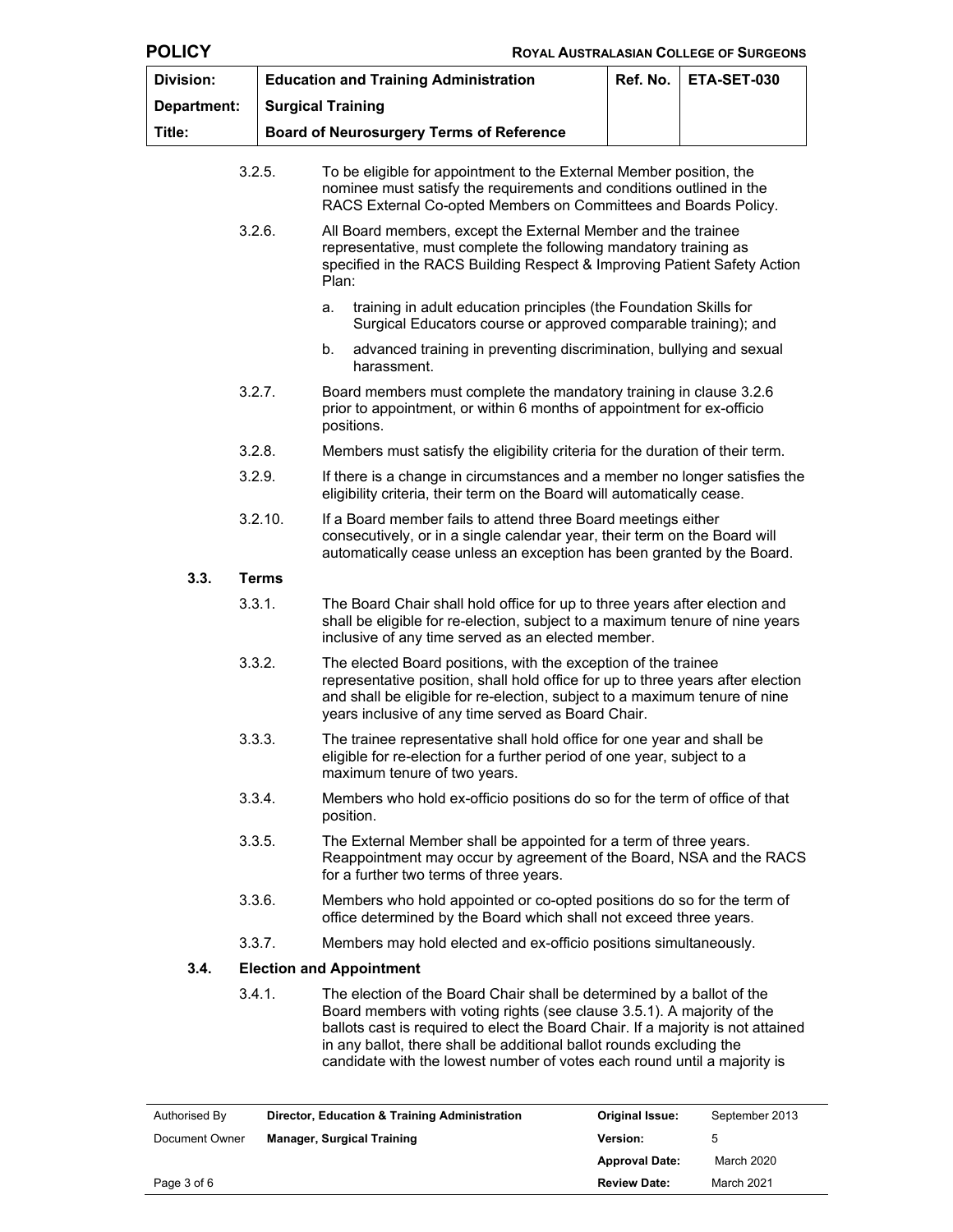|                  | <b>ROYAL AUSTRALASIAN COLLEGE OF SURGEONS</b>                                                                                                                                |                                                                                                                                                                                                                                                                                                                                     |                                                                                                                                                                                                                                                                                                              |  |             |
|------------------|------------------------------------------------------------------------------------------------------------------------------------------------------------------------------|-------------------------------------------------------------------------------------------------------------------------------------------------------------------------------------------------------------------------------------------------------------------------------------------------------------------------------------|--------------------------------------------------------------------------------------------------------------------------------------------------------------------------------------------------------------------------------------------------------------------------------------------------------------|--|-------------|
| <b>Division:</b> | Ref. No.<br><b>Education and Training Administration</b>                                                                                                                     |                                                                                                                                                                                                                                                                                                                                     |                                                                                                                                                                                                                                                                                                              |  | ETA-SET-030 |
| Department:      | <b>Surgical Training</b>                                                                                                                                                     |                                                                                                                                                                                                                                                                                                                                     |                                                                                                                                                                                                                                                                                                              |  |             |
| Title:           |                                                                                                                                                                              |                                                                                                                                                                                                                                                                                                                                     | <b>Board of Neurosurgery Terms of Reference</b>                                                                                                                                                                                                                                                              |  |             |
|                  |                                                                                                                                                                              | vote.                                                                                                                                                                                                                                                                                                                               | achieved. In the event of an equality of votes when only two candidates<br>remain, the Board Chair at the time of the ballot shall have the casting                                                                                                                                                          |  |             |
|                  | 3.4.2.                                                                                                                                                                       |                                                                                                                                                                                                                                                                                                                                     | The determination of other elected Board positions, with the exception of<br>the trainee representative position, shall be determined by a single ballot.<br>In the event of an equality of votes, the Board Chair shall have the casting<br>vote. Those eligible to participate in the ballot process must: |  |             |
|                  |                                                                                                                                                                              | a.                                                                                                                                                                                                                                                                                                                                  | be a Fellow of the RACS currently practising in Neurosurgery; and                                                                                                                                                                                                                                            |  |             |
|                  |                                                                                                                                                                              | b.                                                                                                                                                                                                                                                                                                                                  | a full member of the NSA.                                                                                                                                                                                                                                                                                    |  |             |
|                  | 3.4.3.                                                                                                                                                                       |                                                                                                                                                                                                                                                                                                                                     | The election of the trainee representative position shall be determined by a<br>single ballot. In the event of an equality of votes, the trainee representative<br>at the time of the ballot shall have the casting vote. Those eligible to<br>participate in the ballot process must:                       |  |             |
|                  |                                                                                                                                                                              | a.                                                                                                                                                                                                                                                                                                                                  | be a trainee in the Specialty Training Program; and                                                                                                                                                                                                                                                          |  |             |
|                  |                                                                                                                                                                              | b.                                                                                                                                                                                                                                                                                                                                  | a member of the NSA.                                                                                                                                                                                                                                                                                         |  |             |
|                  | 3.4.4.                                                                                                                                                                       |                                                                                                                                                                                                                                                                                                                                     | Appointment to the External Member position shall be made in accordance<br>with the RACS External Co-opted Members on Committees and Boards<br>Policy, subject to mutual agreement by the Board, NSA and the RACS.                                                                                           |  |             |
|                  | 3.4.5.                                                                                                                                                                       | Nominees for other appointed and co-opted positions must be put forward<br>by an existing Board member. The appointment or co-option shall be<br>determined by a single ballot of the Board members with voting rights (see<br>clause 3.5.1). In the event of an equality of votes, the Board Chair shall<br>have the casting vote. |                                                                                                                                                                                                                                                                                                              |  |             |
| 3.5.             | <b>Conduct of Meetings</b>                                                                                                                                                   |                                                                                                                                                                                                                                                                                                                                     |                                                                                                                                                                                                                                                                                                              |  |             |
|                  | 3.5.1.                                                                                                                                                                       | rights.                                                                                                                                                                                                                                                                                                                             | The members of the Board identified in clause 3.1.1 shall have voting                                                                                                                                                                                                                                        |  |             |
|                  | 3.5.2.                                                                                                                                                                       | A quorum of the Board is any five members with voting rights.                                                                                                                                                                                                                                                                       |                                                                                                                                                                                                                                                                                                              |  |             |
|                  | 3.5.3.                                                                                                                                                                       |                                                                                                                                                                                                                                                                                                                                     | All meetings of the Board must have a formal agenda and must be<br>minuted.                                                                                                                                                                                                                                  |  |             |
|                  | 3.5.4.<br>Decisions will be made by a majority vote of Board members with voting<br>rights participating in the meeting. A resolution must be formally stated and<br>passed. |                                                                                                                                                                                                                                                                                                                                     |                                                                                                                                                                                                                                                                                                              |  |             |
|                  | 3.5.5.                                                                                                                                                                       |                                                                                                                                                                                                                                                                                                                                     | The Board may meet in person, by teleconference or may approve a<br>resolution as a circular resolution, at the discretion of the Board Chair.                                                                                                                                                               |  |             |
|                  | 3.5.6.                                                                                                                                                                       |                                                                                                                                                                                                                                                                                                                                     | The Board may make a decision by circular resolution (by email).                                                                                                                                                                                                                                             |  |             |
|                  | 3.5.7.                                                                                                                                                                       |                                                                                                                                                                                                                                                                                                                                     | Circular resolutions:                                                                                                                                                                                                                                                                                        |  |             |
|                  |                                                                                                                                                                              | a.                                                                                                                                                                                                                                                                                                                                  | must be sent to all Board members and all Board members must be<br>given the opportunity to participate in the decision;                                                                                                                                                                                     |  |             |
|                  |                                                                                                                                                                              | b.                                                                                                                                                                                                                                                                                                                                  | must include a voting deadline;                                                                                                                                                                                                                                                                              |  |             |
|                  |                                                                                                                                                                              | C.                                                                                                                                                                                                                                                                                                                                  | must be withdrawn if any Board member request by email before the<br>voting deadline that the matter be dealt with in a meeting rather than<br>by circular resolution;                                                                                                                                       |  |             |

| Authorised By  | Director, Education & Training Administration | <b>Original Issue:</b> | September 2013 |
|----------------|-----------------------------------------------|------------------------|----------------|
| Document Owner | <b>Manager, Surgical Training</b>             | <b>Version:</b>        |                |
|                |                                               | <b>Approval Date:</b>  | March 2020     |
| Page 4 of 6    |                                               | <b>Review Date:</b>    | March 2021     |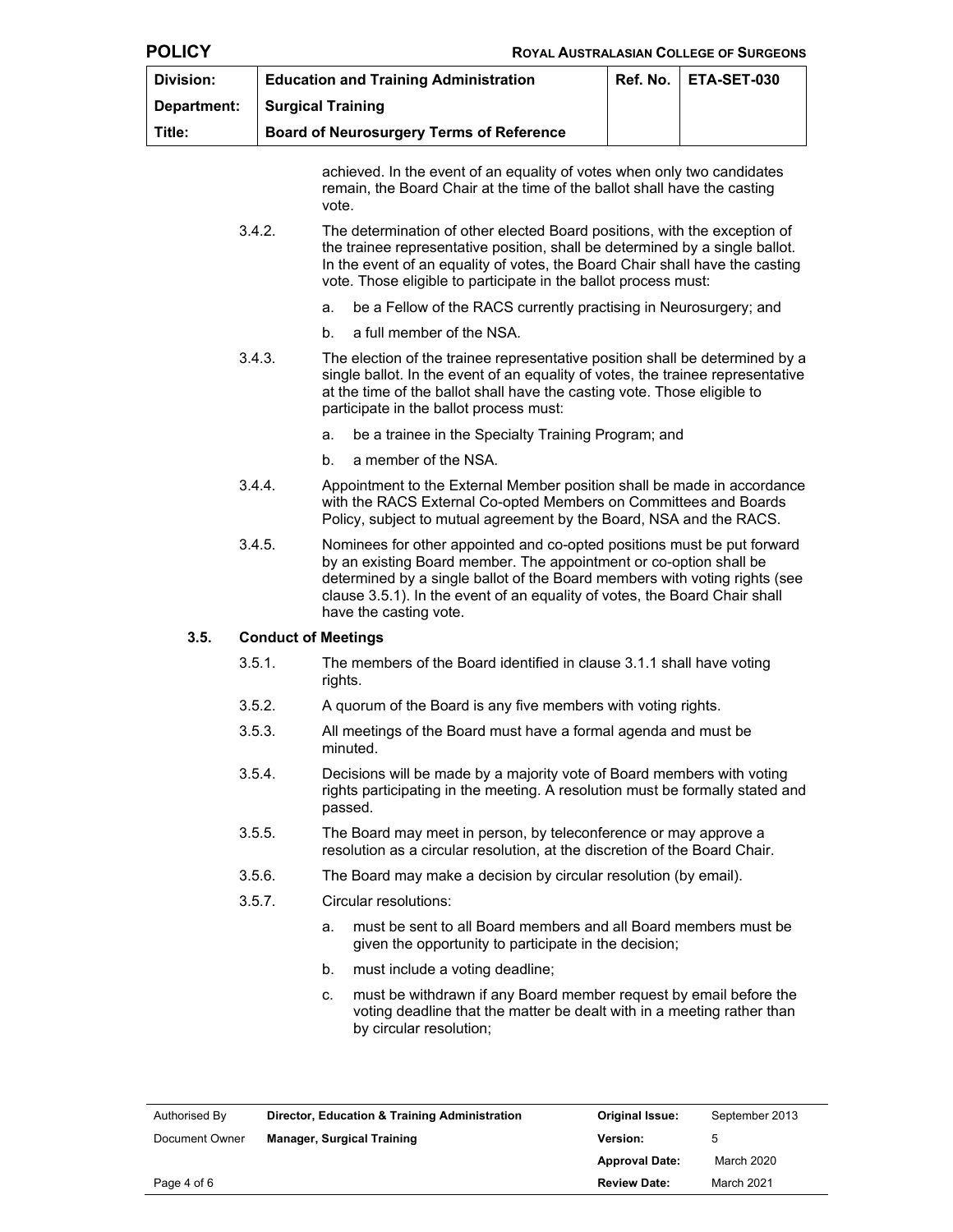| r |  |
|---|--|
|---|--|

| Division:   | <b>Education and Training Administration</b>    | Ref. No.   ETA-SET-030 |
|-------------|-------------------------------------------------|------------------------|
| Department: | <b>Surgical Training</b>                        |                        |
| Title:      | <b>Board of Neurosurgery Terms of Reference</b> |                        |

- d. must be responded to by email before the voting deadline for the vote to be valid, with all responses retained;
- e. must have 75% of eligible Board members cast a valid vote in favour of the resolution for the resolution to pass;
- f. are dated as passed on the voting deadline date if the requisite majority of valid votes in favour is received; and
- g. must be noted and recorded in the minutes of the next scheduled Board meeting.
- 3.5.8. Each member of the Board is equally accountable and responsible for acting according to RACS and NSA policy.
- 3.5.9. In the absence of the Board Chair, the Board will elect from among its elected members an Acting Board Chair.
- 3.5.10. The Board may continue to act despite a vacancy in their composition.

#### **3.6. Role and Powers of the Board**

- 3.6.1. When acting in relation to RACS matters and delivery of the RACS Services, the Board shall be deemed to be a committee of the RACS and acting on behalf of the RACS.
- 3.6.2. When acting in relation to NSA matters and delivery of the NSA Services, the Board shall be deemed to be a committee of the NSA and acting on behalf of the NSA.
- 3.6.3. RACS Services and NSA Services are specified in the Service Agreement between the RACS and the NSA. Where not specified in the Service Agreement, the service is deemed to be a RACS Service.
- 3.6.4. The Board has responsibility for the following services:
	- a. Selection of trainees;
	- b. Determination of the Specialty Training Program requirements;
	- c. Development and delivery of the curriculum;
	- d. Accreditation and management of clinical training positions;
	- e. Preparation of detailed Specialty Training Program regulations;
	- f. Overseeing the administration of clinical training;
	- g. Management of trainees experiencing difficulty;
	- h. Dismissal of trainees;
	- i. Appointment and training of supervisors;
	- j. Communication with the Neurosurgery Court of Examiners to facilitate blueprinting of the Fellowship Examination;
	- k. Review of significantly poor performance by a Fellowship Examination candidate;
	- l. Appointment of representatives to the Surgical Sciences and Clinical Examinations Committee, who represent the views of the Board;

| Authorised By  | Director, Education & Training Administration | <b>Original Issue:</b> | September 2013 |
|----------------|-----------------------------------------------|------------------------|----------------|
| Document Owner | <b>Manager, Surgical Training</b>             | <b>Version:</b>        |                |
|                |                                               | <b>Approval Date:</b>  | March 2020     |
| Page 5 of 6    |                                               | <b>Review Date:</b>    | March 2021     |